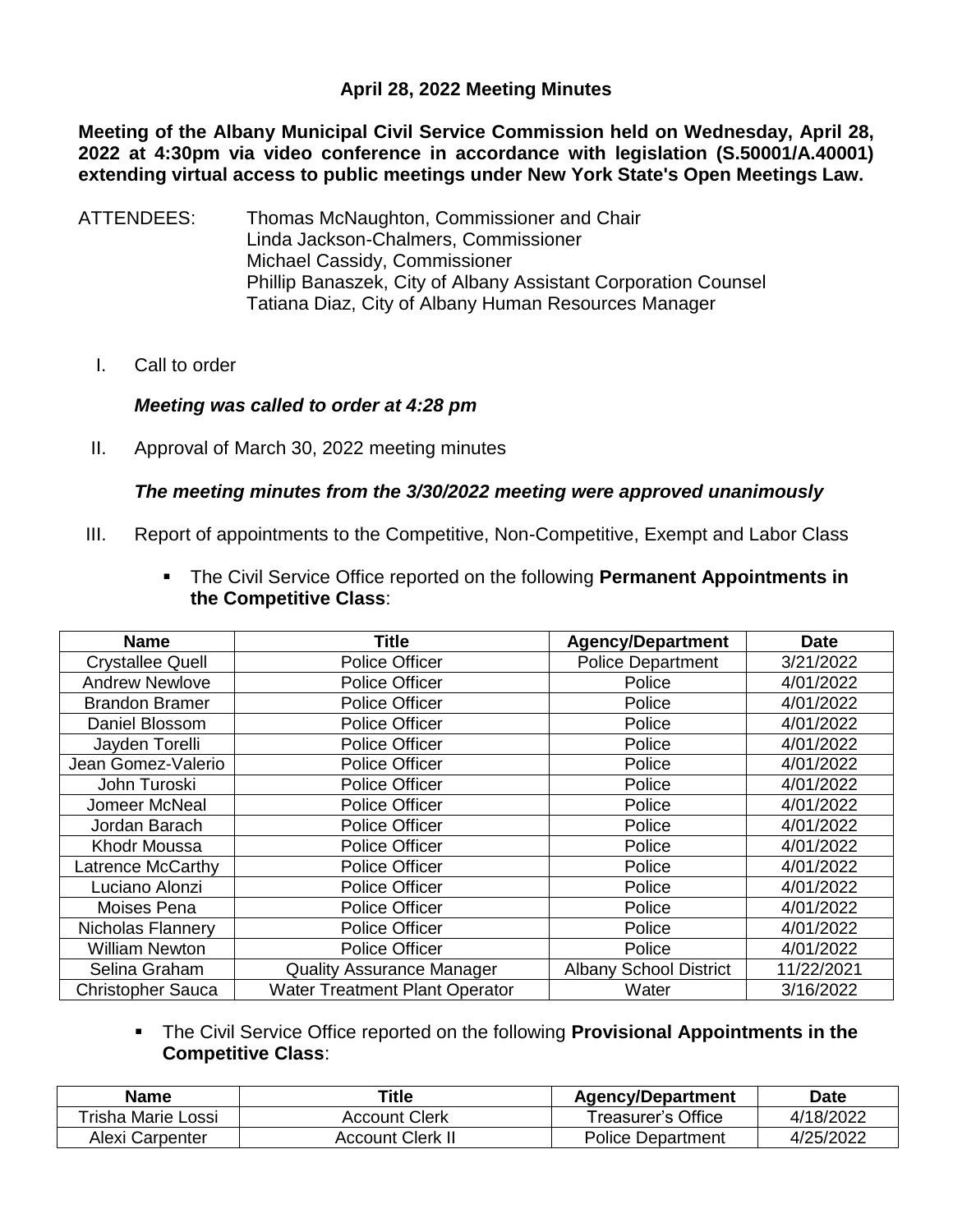City of Albany Municipal Civil Service Commission April 28, 2022 Meeting Agenda

| <b>Name</b>                 | <b>Title</b>                           | <b>Agency/Department</b>       | <b>Date</b> |
|-----------------------------|----------------------------------------|--------------------------------|-------------|
| Carolyn Terpstra            | Accountant                             | <b>Treasurer's Office</b>      | 3/14/2022   |
| Amanda Hart                 | Accountant I                           | Albany Housing                 | 3/30/2022   |
|                             |                                        | Authority                      |             |
| <b>Eugene Terrell</b>       | Analyst                                | Audit                          | 4/18/2022   |
| <b>Shantal Plass</b>        | Auditor                                | Audit & Control                | 4/18/2022   |
| Lashanda Logan              | <b>Clerk Typist</b>                    | <b>Albany School District</b>  | 11/8/2021   |
| <b>Phoebe Dortic</b>        | <b>Clerk Typist</b>                    | <b>Albany School District</b>  | 3/4/2022    |
| Ebony Gadson                | <b>Clerk Typist</b>                    | <b>Albany School District</b>  | 3/18/2022   |
| Karah Signorelli            | <b>Clerk Typist</b>                    | <b>Albany School District</b>  | 3/21/2022   |
| Jasmine Higgins             | <b>Community Outreach Coordinator</b>  | Mayor's Office                 | 3/16/2022   |
| Colby Schrom                | Dispatcher                             | Water & Water Supply           | 4/18/2022   |
| Michael Pakatar             | <b>Field Manager</b>                   | Recreation                     | 3/28/2022   |
| <b>Charles Gold</b>         | <b>Human Resources Generalist III</b>  | <b>Administrative Services</b> | 4/4/2022    |
| Jonathan Kociuba            | <b>Office Manager</b>                  | <b>Albany School District</b>  | 12/17/2021  |
| Corey Johson                | Public Works Foreperson                | <b>General Services</b>        | 3/10/2022   |
| <b>Brian Diamond</b>        | <b>Purchasing Agent</b>                | <b>Administrative Services</b> | 3/14/2022   |
| <b>Katrina Hinds</b>        | Receptionist                           | <b>Albany School District</b>  | 8/31/2021   |
| Lillian Trimino-<br>Carrero | Receptionist                           | <b>Albany School District</b>  | 8/31/2021   |
| Cynthia Carter              | Receptionist                           | <b>Albany School District</b>  | 3/21/2022   |
| <b>Michael Banks</b>        | <b>Recreation Facilities Manager</b>   | Recreation                     | 3/28/2022   |
| Nashema Scott               | <b>Senior Services Coordinator</b>     | Recreation                     | 4/4/2022    |
| Jayme Murphy                | <b>Water Meter Reader</b>              | Water                          | 4/14/2022   |
| Jose Vega                   | Water Meter Reader                     | Water                          | 4/25/2022   |
| <b>William Casner</b>       | <b>Watershed Operations Technician</b> | Water                          | 4/18/2022   |

 The Civil Service Office reported on the following **Non-Competitive Class** appointments:

| <b>Name</b>                        | <b>Title</b>                       | <b>Agency/Department</b>      | <b>Date</b> |
|------------------------------------|------------------------------------|-------------------------------|-------------|
| <b>Taroame Bussey</b>              | <b>Building Maintenance Worker</b> | <b>Albany School District</b> | 2/14/2022   |
| Christopher Di'Novo                | <b>Building Maintenance Worker</b> | <b>Albany School District</b> | 3/7/2022    |
| Rahmel Spann                       | <b>Building Maintenance Worker</b> | <b>Albany School District</b> | 3/7/2022    |
| Jesus Espinoza-<br><b>Navarett</b> | <b>Building Maintenance Worker</b> | <b>Albany School District</b> | 3/28/2022   |
| Naseer Pompey                      | <b>Community Aide</b>              | <b>Police Department</b>      | 4/11/2022   |
| Shadrack Nsegiymva                 | <b>Community Aide</b>              | <b>Police Department</b>      | 4/11/2022   |
| <b>Justus Churco</b>               | <b>Equipment Operator III</b>      | Water                         | 4/20/2022   |
| Jahlil Young                       | <b>Hall Monitor</b>                | <b>Albany School District</b> | 12/6/2021   |
| <b>Ji'ir Briceus</b>               | <b>Hall Monitor</b>                | <b>Albany School District</b> | 1/31/2022   |
| Tanaja Haggray                     | <b>Hall Monitor</b>                | <b>Albany School District</b> | 1/31/2022   |
| <b>Hi-Quavia Tarver</b>            | <b>Hall Monitor</b>                | <b>Albany School District</b> | 2/4/2022    |
| <b>Felix Correa</b>                | <b>Hall Monitor</b>                | <b>Albany School District</b> | 2/7/2022    |
| Nijai Hall                         | <b>Hall Monitor</b>                | <b>Albany School District</b> | 2/7/2022    |
| <b>Robin Stokes</b>                | <b>Hall Monitor</b>                | <b>Albany School District</b> | 2/11/2022   |
| <b>Raphael Burton</b>              | <b>Hall Monitor</b>                | <b>Albany School District</b> | 2/14/2022   |
| Denia Varona                       | <b>Hall Monitor</b>                | <b>Albany School District</b> | 3/4/2022    |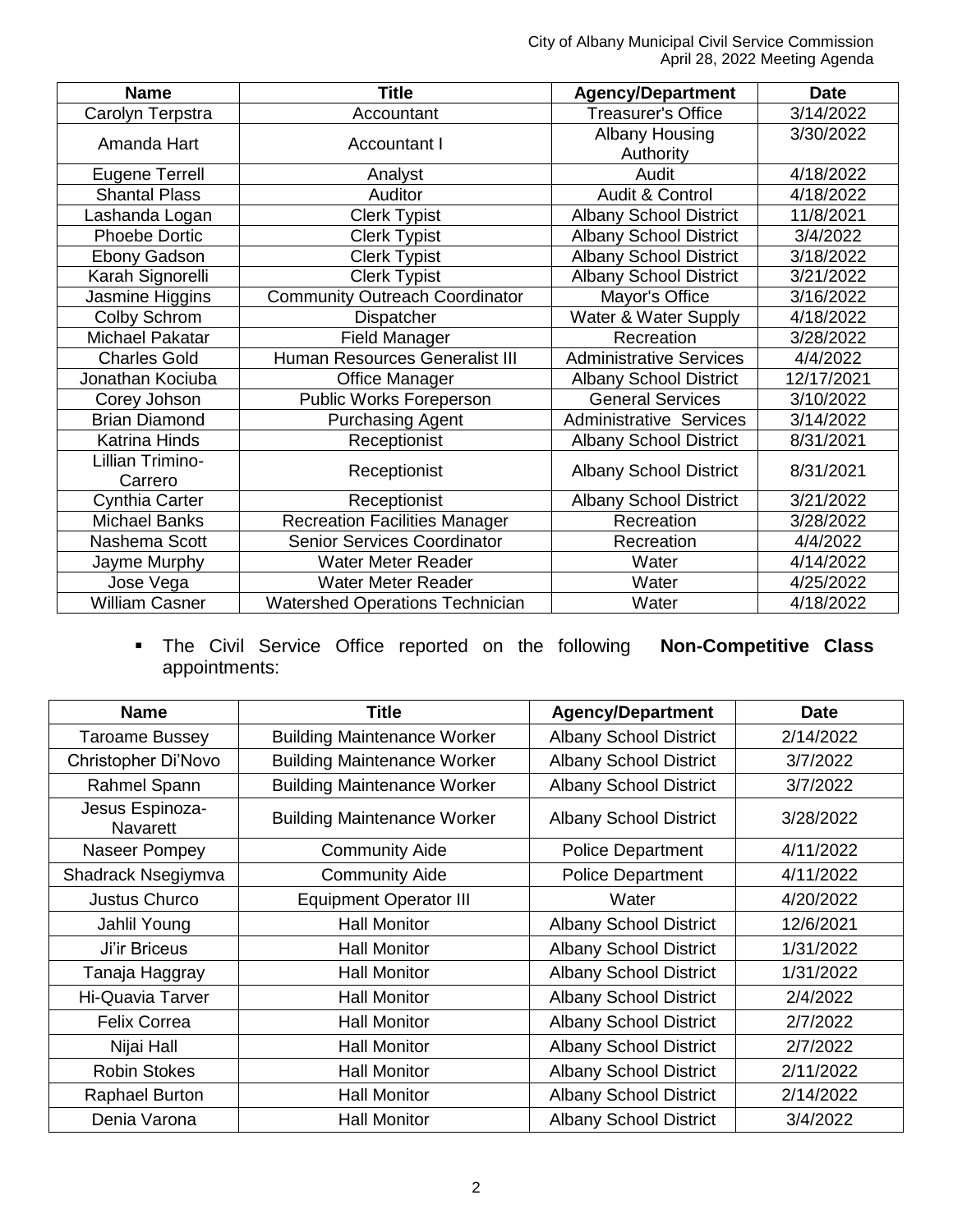| Kibresha Gailliard        | <b>Hall Monitor</b>           | <b>Albany School District</b> | 3/4/2022  |
|---------------------------|-------------------------------|-------------------------------|-----------|
| <b>Ronald Canty</b>       | <b>Hall Monitor</b>           | <b>Albany School District</b> | 3/7/2022  |
| Aysha Hessian             | <b>Hall Monitor</b>           | <b>Albany School District</b> | 3/18/2022 |
| <b>Keshaun Horne</b>      | <b>Hall Monitor</b>           | <b>Albany School District</b> | 3/18/2022 |
| <b>Marshall Azzad</b>     | <b>Hall Monitor</b>           | <b>Albany School District</b> | 3/28/2022 |
| <b>Michael Charleston</b> | Laborer I                     | <b>General Services</b>       | 3/24/2022 |
| <b>Randy Russel</b>       | Laborer I                     | <b>General Services</b>       | 3/24/2022 |
| <b>Anthony Hughes</b>     | Laborer II                    | <b>General Services</b>       | 4/14/2022 |
| Corey Gordon              | Laborer III                   | Water                         | 4/14/2022 |
| Ryan Mizener              | Laborer III                   | Water                         | 4/25/2022 |
| Norah Harrington          | <b>Police Commander</b>       | <b>Police Department</b>      | 4/9/2022  |
| Lee Venette               | <b>Reservoir Patrol Guard</b> | Water                         | 4/3/2022  |
| <b>Andre Sutton</b>       | <b>Reservoir Patrol Guard</b> | Water                         | 4/18/2022 |

# The Civil Service Office reported on the following **Labor Class** appointments:

| <b>Name</b>                               | <b>Title</b>               | <b>Agency/Department</b>      | <b>Date</b> |
|-------------------------------------------|----------------------------|-------------------------------|-------------|
| Shabree Washington                        | Food Service Helper        | <b>Albany School District</b> | 3/10/2022   |
| Elmeisha Sturdivant                       | <b>Food Service Helper</b> | <b>Albany School District</b> | 3/21/2022   |
| <b>Kimberly Santiago-</b><br><b>Ilert</b> | <b>Food Service Helper</b> | <b>Albany School District</b> | 4/11/2022   |

## The Civil Service Office reported on the following **Exempt Class** appointments:

| <b>Name</b>    | Title                  | <b>Agency/Department</b> | Date       |
|----------------|------------------------|--------------------------|------------|
| Shaniqua Dowdy | Deputy City Clerk      | City Clerk               | 04/11/2022 |
| Ethan Samuel   | <b>Staff Assistant</b> | Common Council           | 1/13/2022  |

#### IV. Creation of New Job Specifications

Accounts Receivable Specialist

## *All new job specifications were accepted unanimously by the Commission.*

- V. Amendment of Job Specifications
	- Deputy Commissioner of Recreation
	- Equal Employment Opportunity Compliance Officer
	- Labor Supervisor
	- Teen Center Director

# *All new job specifications were accepted unanimously by the Commission*.

- VI. Old Business
- VII. New Business
	- Appropriate Standing in Creation of Preferred List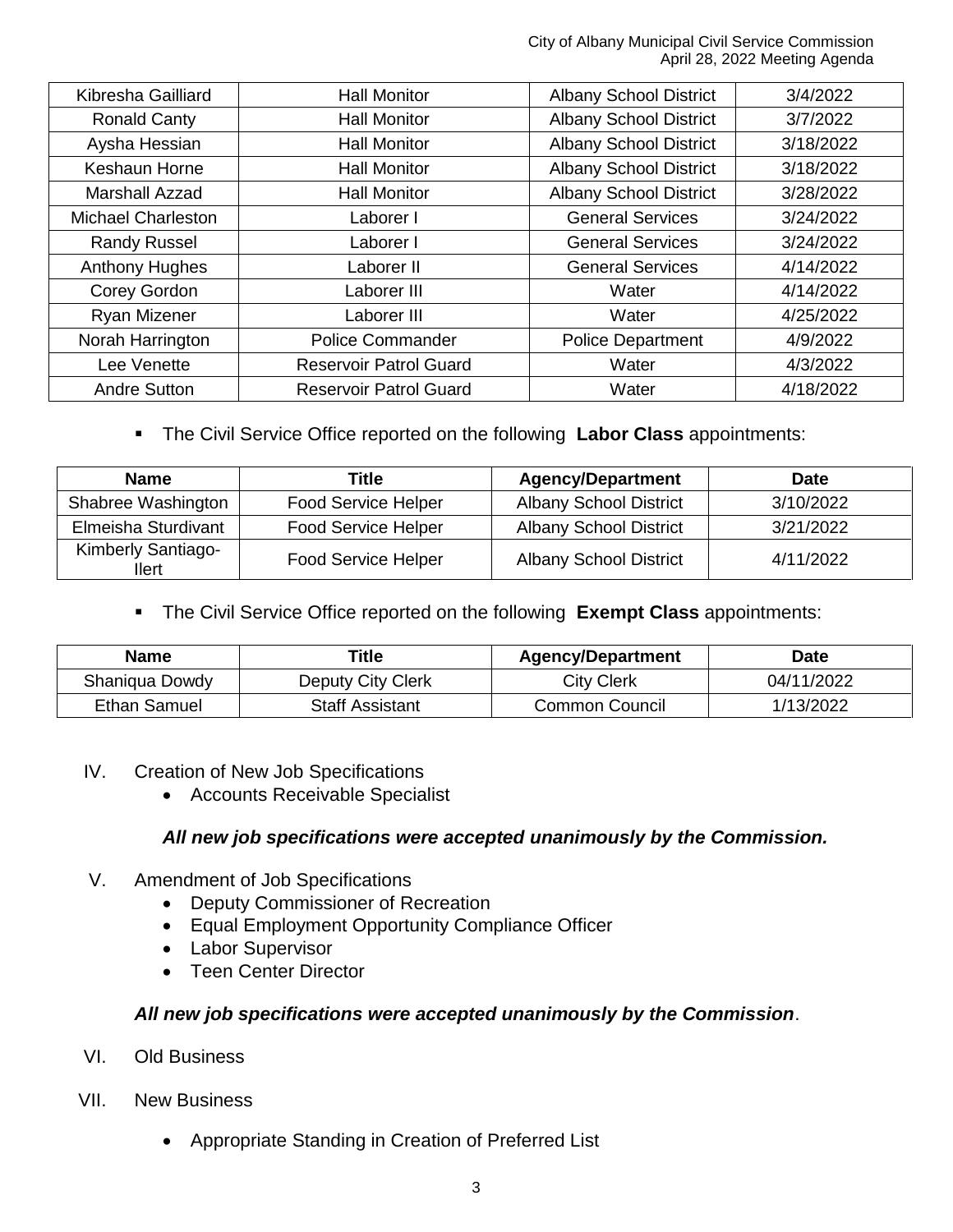*After discussion in executive session, the request for an employee to be returned to the rank of Lieutenant by use of a preferred list was denied.*

*The parameters for the use of a preferred list were not meet in the matter presented to the Commission as a result of a disciplinary action against an employee of the City of Albany. The stipulation regarding the matter stated the employee "may" be returned to the rank of Lieutenant following the demotion to Firefighter if and when an opening becomes available (operative word being "may"). Commissioner McNaughton noted the return of the employee to the rank of Lieutenant was contingent on civil service laws. He also noted that the establishment of a preferred list should be consistent with past practices and civil service laws and the particular instance was neither. The Commission unanimously decided that the application in this particular instance of a preferred list was incorrect and unfounded*.

#### VIII. Adjournment

**Commissioner McNaughton adjourned the meeting at 5:17 pm**

*Next regular meeting: Wednesday, May 25, 2022* 

*Next regular meeting was rescheduled to Tuesday, May 24th*

*Additionally, Commissioner McNaughton requested that a representative from the Albany Housing Authority, Albany Public Library, Albany School District and Albany Parking Authority attend the May meeting to discuss compliance related issues.*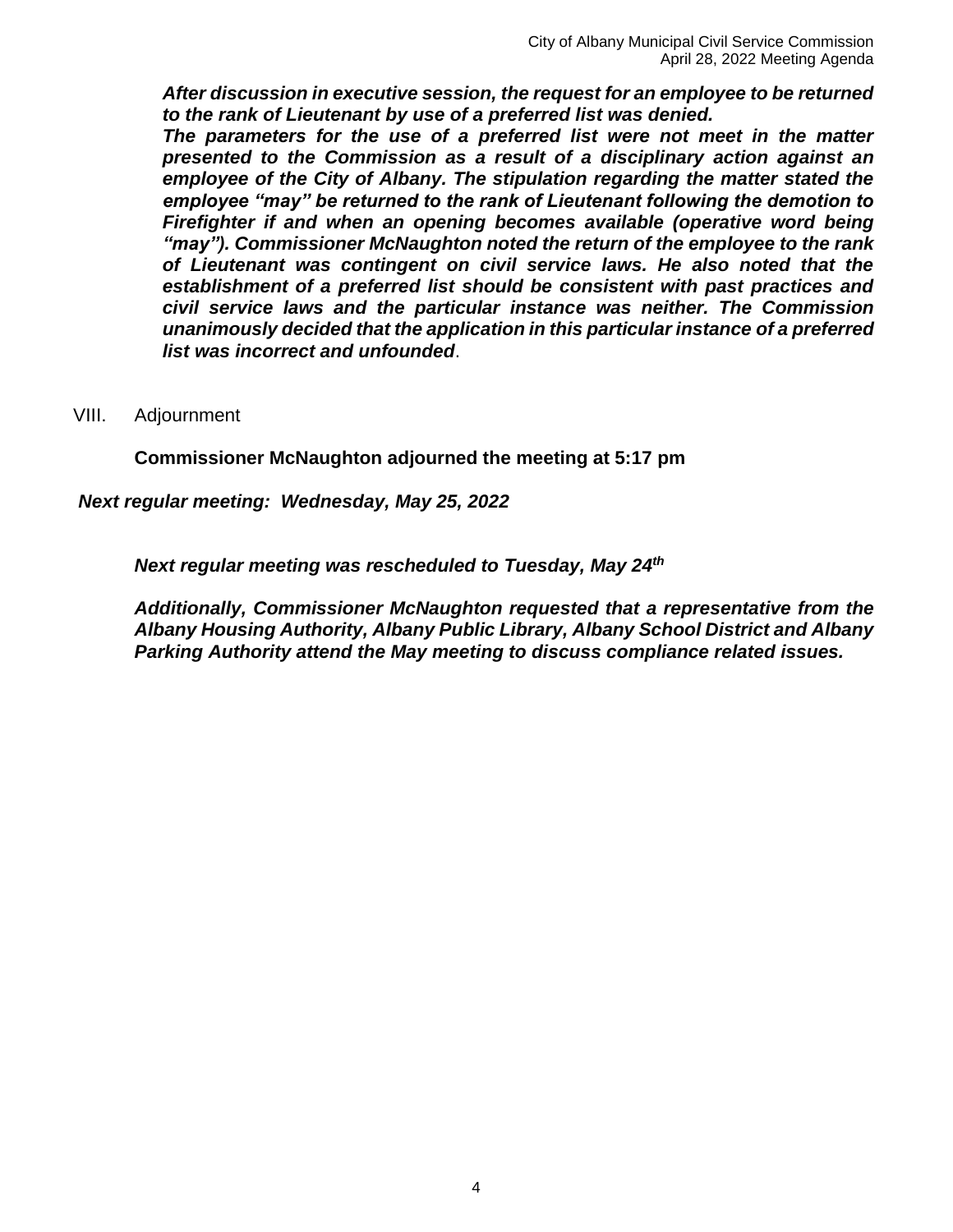## **BUDGET DIRECTOR**

(Albany Parking Authority)

**DISTINGUISHING FEATURES OF THE CLASS:** The incumbent in this position reports directly to the Executive Director of the Albany Parking Authority and is responsible for budget preparation involving responsibility for the financial analysis and compilation of the entire operating budget. The position's responsibilities will include budget projections, presentations, estimates, requests and justifications, monitoring of expenditures and receipts, and the effecting of an efficient and economical budgeting operation.

#### **EXAMPLES OF WORK: (Illustrative only)**

- Prepares annual budget and budget projections and oversees the publication and distribution of the approved budget;
- Prepares budget presentations for monthly board meetings;
- Manages, directs and oversees the work of budget, administrative and accounting staff;
- Works with other departments to maintain expenditures and finalize budget;
- Assembles budget data and prepares analysis for review by management, including cost trends and salary projections;
- Manages investment portfolio;
- Conducts cost-benefit analysis to determine short-term and long-term impacts of financial decisions;
- Makes recommendations for effective and efficient utilization of available resources;
- Attends meetings to provide data and justifications for the proposed data;
- Monitors spending throughout the year, analyzing trends, insuring the agency remains within their budget allocations and makes recommendations for effective utilization of available resources;
- Seeks and applies for grants and other funding opportunities, and tracks spending and reimbursements for monies awarded;
- Provides department heads, upon approval of the budget, with the facts and figures regarding their department allocations and insures their awareness of appropriations and limitations;
- Monitors revenues to determine any variance from budget estimates;
- Approves purchase request and orders;
- Assists with preparing documents for annual audits;
- Establishes and maintains reports on revenue, claims, accounts payable and receivable, general operation, and other related accounts;
- Advises management when overspending or revenue decreases may occur;
- Enters and retrieves information in an automated information system;
- Performs related work as required.

## **REQUIRED KNOWLEDGES, SKILLS, ABILITIES AND PERSONAL CHARACTERISTICS:**

- Ability to manage and oversee accounting staff and procedures;
- Comprehensive knowledge of budgetary practices and preparation;
- Comprehensive knowledge of agency organization, function and operation;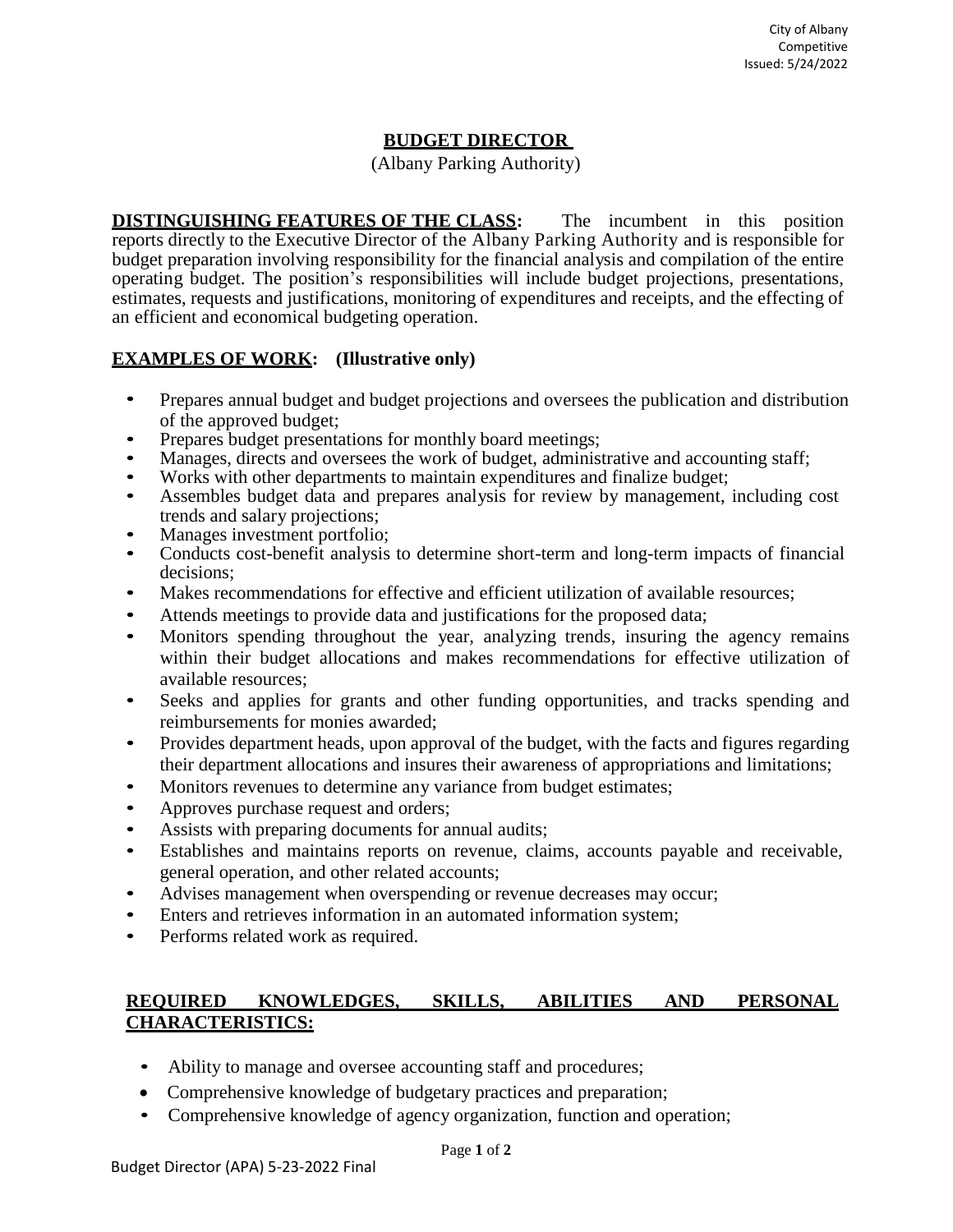- Thorough knowledge of cost estimating and revenue projection;
- Thorough knowledge of statistics and financial analysis;
- Working knowledge of mathematics:
- Ability to establish and maintain amicable relationships with persons from a variety of fields and divergent backgrounds;
- Ability to gather, analyze, summarize fiscal data and information;
- Ability to develop new operating procedures, organizational structures and fiscal policies;
- Ability to present data, reports and recommendations clearly and concisely in written and oral form;
- Ability to apply guidelines, procedures and policies governing the budget preparation process;
- Resourcefulness;
- Tact;
- Patience:
- Initiative:
- Physical condition commensurate with the demands of the position.

# **MINIMUM QUALIFICATIONS:**

- A. Graduation from a regionally accredited or New York State registered college or university or one accredited by the NYS Board of Regents to grant degrees with a Master's Degree and two (2) year full-time paid experience in economics, finance, public budgeting, public administration or a related field; OR
- B. Graduation from a regionally accredited or New York State registered college or university or one accredited by the NYS Board of Regents to grant degrees with a Bachelor's Degree and three (3) years full-time paid experience in economics, finance, public budgeting, public administration or a related field; OR
- C. An equivalent combination of training and experience as defined by the limits of (a) through (b) above.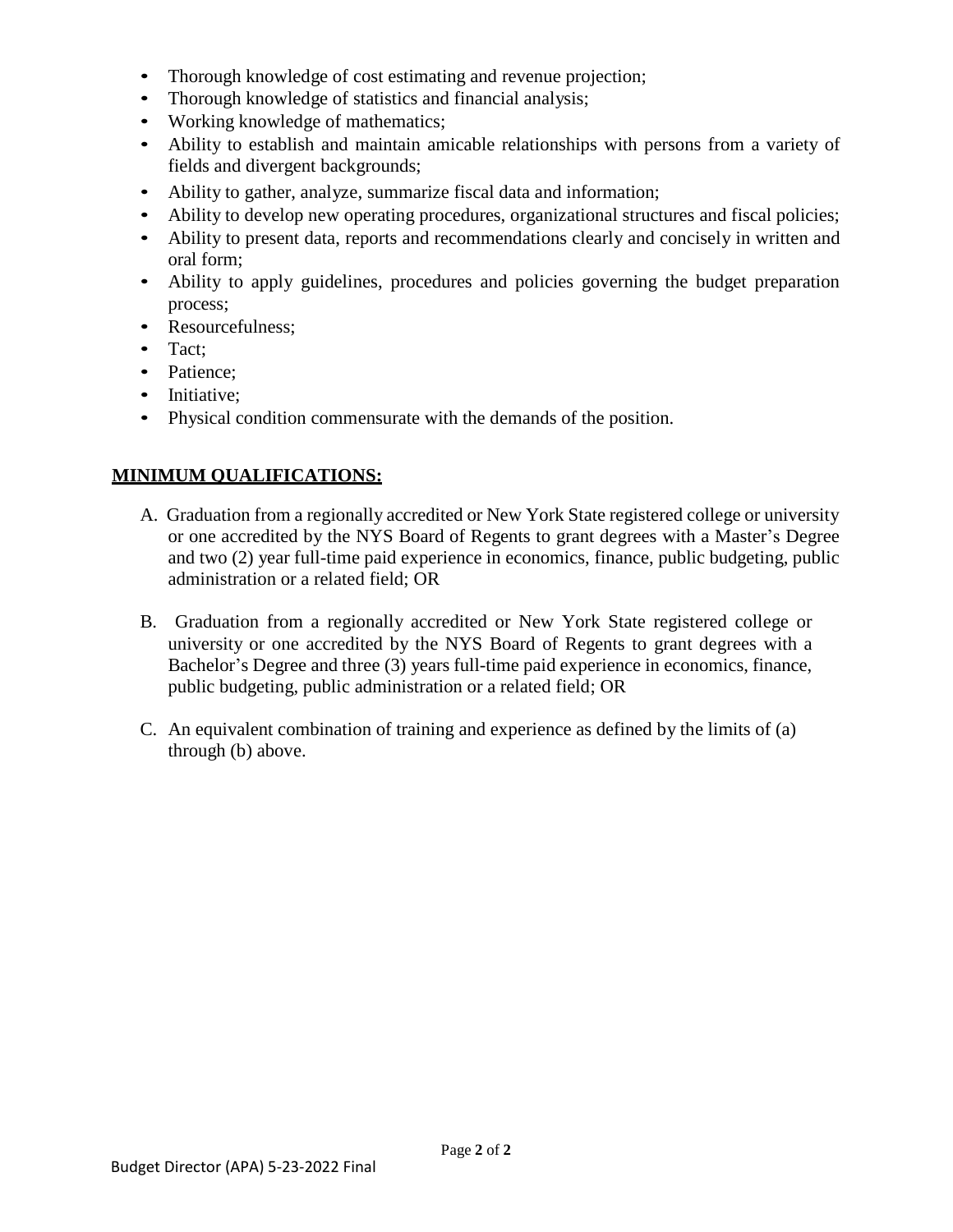# **ENGINEER**

**DISTINGUISHING FEATURES OF THE CLASS**: The Engineer performs civil engineering work involving the full range of professional activity in the planning, design, inspection, construction supervision, maintenance and technical review and evaluation of: water supply, treatment, storage and distribution systems; wastewater pumping, collection systems; and storm water management. Incumbent may also be assigned to review consultant and contractor plans and estimates, or serve as design and/or construction phase project managers. The incumbent will perform civil engineering activities requiring a high degree of judgment, imagination and resourcefulness in the planning, design, construction, maintenance and evaluation of complex projects. The Engineer may supervise subordinate technicians and, when assigned to design functions or construction supervision, may supervise a large group of subordinate engineers, technicians and seasonal construction inspectors. This position works under general direction from the Commissioner/Deputy Commissioner with wide leeway for independent judgment.

# **TYPICAL WORK ACTIVITIES**: (Illustrative Only)

- Oversees, prepares and develops project feasibility and scoping studies, design criteria, environmental studies, water system, sewer system and hydrologic modeling, water and/or sewer system capacity analysis and performs designs for water and sewer system improvements, including the economic analyses necessary to select the most cost effective system improvements;
- Assists in the development of an Asset Management system;
- Manages consulting firms performing services for Department projects including defining the scope of consultant work, directing and monitoring the consultant's work to ensure adherence to budget and schedule, coordinating the activities of the consultant with other Department staff, coordinating and clearing with the Commissioner or Deputy Commissioner requests for changes in the scope of the agreements and/or requests for supplemental agreements, and preparing performance evaluations of each consultant;
- As Department Project Manager, in charge for administration of construction contracts, oversees contractor construction activities to ensure conformity to contract requirements, including the quality of construction and adherence to predetermined schedules;
- Performs inspections and investigations in accordance with Department policies and procedures, and recommend appropriate actions based on findings;
- Reviews contract document submittals for conformance with Department policies and standards;
- Participates in the consultant selection process;
- Develops Requests for Proposals;
- Performs reviews of proposed new development and site plan applications for water, sewer and stormwater impacts;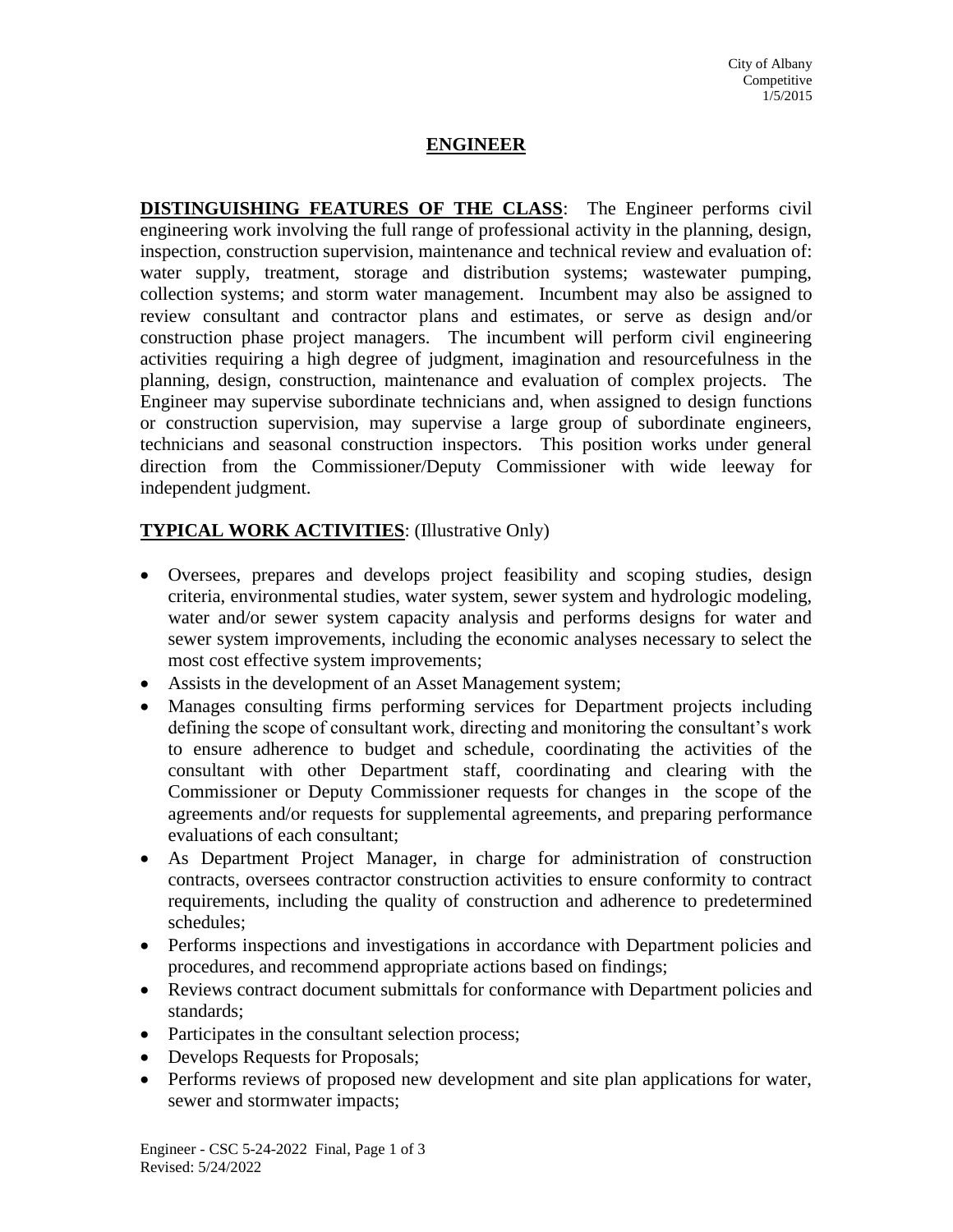- Attends, participates in and conducts public meetings;
- Assists in development and review of Preventive maintenance programs;
- Serves as Engineering representative to the Commissioner or Deputy Commissioner by conducting special investigations and research about engineering problems, answering questions and complaints, evaluating and summarizing reports, making recommendations about project approvals, payments and property acquisitions, and representing the Department on committees and with other organizations and agencies;
- Supervises and coordinates the work of subordinate engineers, technicians and administrative support staff;
- Performs related work as required.

## **FULL PERFORMANCE KNOWLEDGE, SKILLS, ABILITIES AND PERSONAL CHARACTERISTICS**:

Thorough knowledge of the Department's design standards and standard specifications;

Thorough knowledge of the principles, practices, theories and procedures of sanitary engineering;

Thorough knowledge of applicable codes, laws, rules, regulations and policies governing and impacting on water and sewer engineering design and construction;

Good knowledge of applicable GIS software;

Ability to prepare, in final form, complex plans, designs, specifications, contacts and narrative technical material;

Ability to plan, schedule, coordinate and evaluate design, construction and maintenance programs;

Ability to establish cooperative relationships with subordinates, public officials, other agency staff and representatives of contractors, consultants and public interest groups;

Ability to evaluate complicated proposals and designs and select the most practical plan of work accomplishment;

Ability to establish project and work priorities;

Ability to evaluate water and sewer infrastructure and determine maintenance and rehabilitation needs.

#### **MINIMUM QUALIFICATIONS**:

Graduation from a regionally accredited college or university or one accredited by the New York State Board of Regents to grant degrees with a Bachelor's Degree in Engineering (Civil, Sanitary or Environmental) and two (2) years of engineering experience in water and/or wastewater engineering.

# **SPECIAL NOTE:**

 Possession of a New York State Professional Engineer's license with current registration is required within six month of appointment.